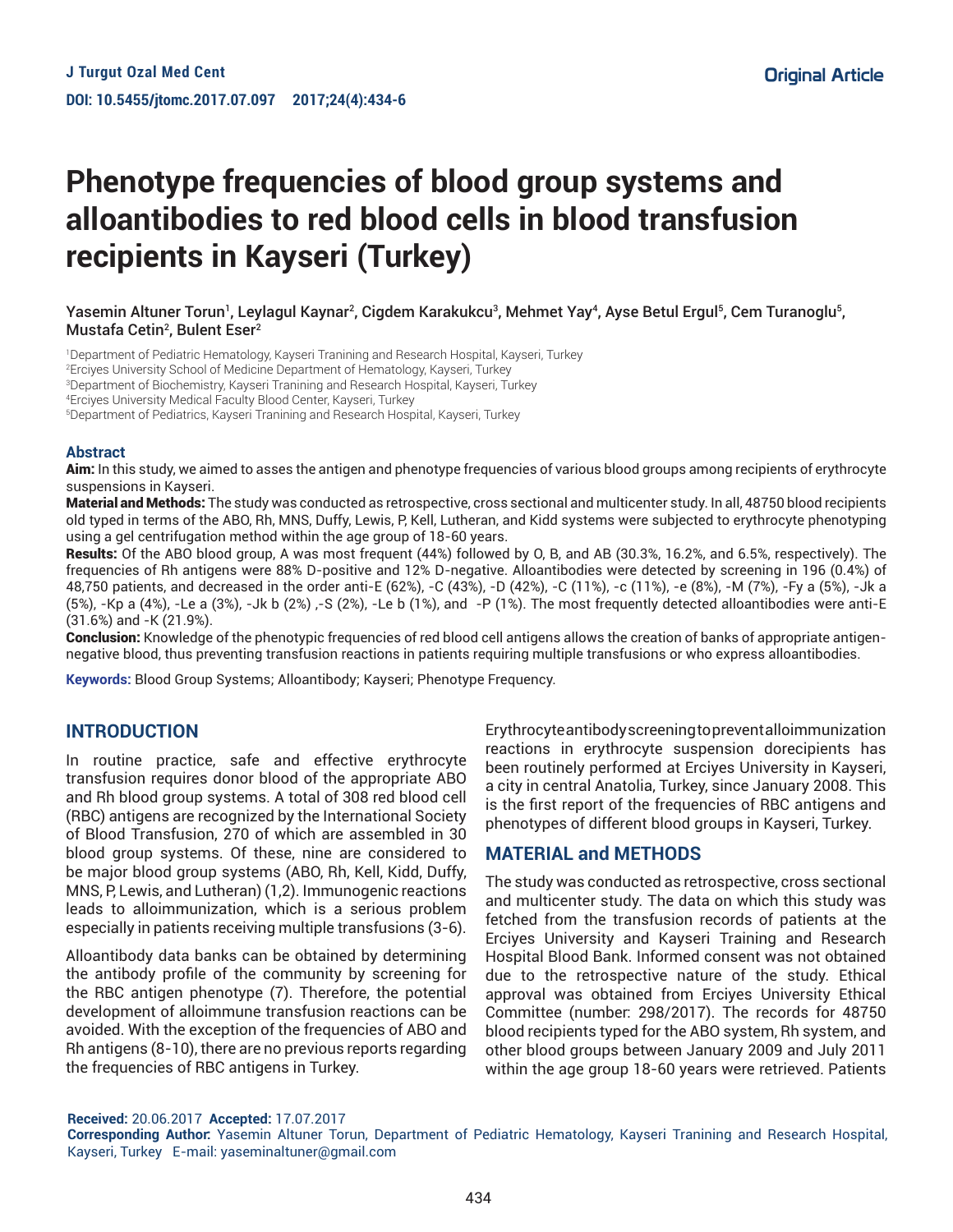#### **J Turgut Ozal Med Cent 2017;24(4):434-6**

were also screened for the presence of autoantibodies.

To screen and identify the ABO group types and Rh specificities of the blood samples is used the microtyping kit (DiaMed-ID Micro-typing System, DiaMed AG, Cressier sur Morat,Switzerland) by gel centrifugation. The screened blood group antigens in the recipients were as follows: Kidd (Jka and Jkb), Kell (K, kpa, and kp6), Duffy (Fya and Fyb), MNS (M, N, S, and s), Lewis (Lea and Leb), P (P), Lutheran (Lua and Lub), and Xg (Xga). ID card antigen profile-I (P1, Lea, Leb, Lua, and Lub), ID card antigen profile-II (K, k, kpa, Kpb, Jka, and Jkb), and ID K typing cards were used with a 5% RBC suspension for phenotyping. ID card antigen profile-III (M, N, S, s, Fya, and Fyb) was used with RBC suspensions prepared in 0.8% LISS. Antigen typing was performed in accordance with the manufacturer's instructions (DiaMed AG). The gel test results were graded between +4 and +1 according to the structure of the red line produced by agglutinated cells.

#### Statistical analaysis

IBM SPSS for Windows ver. 21.0 (IBM Corp., Armonk, NY) used for statistical analysis. Values were presented as frequency (%).

### **RESULTS**

A retrospective analysis of the transfusion history and medical records of 48750 patients who had received at least one transfusion indicated that 196 (0.4%) of the patients had developed antibodies. Of the patients whose antibody test results were positive, 28 (14%) were found to have autoantibodies.

The autoantibody-positive patients consisted of 114 (58%) females and 82 (42%) males. Of the female patients, 40 (35%) were postpartum. All patients were evaluated before transfusion. Of these patients, 96 (57%) were from various surgical clinics and 72 (43%) were followed up for different hematological disorders. Of these patients, 15 (7.6%) were found to have two antibodies and 181 (92%) were found to have a single antibody.

Indeed, of the 42997 screened patients, 86.4% (37837) had Rh  $(+)$  and 13.6% (5850) had Rh  $(-)$  test results. E antigen was found to have the highest frequency (31.6%), followed by D, C, c, and e (21.4%, 5.6%, 5.6%, and 4.1%, respectively), Table 1. Overall, 55 (0.94%) of the 5850 Rh  $(-)$  patients were found to have antigens, with frequencies of 76.3% (42) for D, 16% (9) for C, 7.3% (4) for Kpa, and 5.5% (3) for M. Double antigens were detected in nine patients, with D and C being the most commonly seen concurrent antigens (n = 8). The red cell antigen and phenotype frequencies of the other blood group systems (Kell, Kidd, Duffy, MNS, P, Lewis, and Lutheran) and Xga antigens are shown in Table 2.

In the Kell blood group system, 22% (43/196) of the recipients were typed as positive for K antigen. This rate was 0.08% (43/48750) in the screened population. A rare Kpa phenotype was found with a frequency of 2.04% (4/196) in the recipients. For the Kidd and Duffy blood group systems, the Jka rate was 2.5% (5/196), the Jkb rate

was 1.02% (2/196), and the Fy (a+) rate was 2.5% (5/196). Neither the Lutheran nor Xga phenotype was observed in the study population. M+ and S+ were the most common phenotypes observed for the MNS blood group system (3.6% and 1.02%, respectively). According to the Lewis blood group system, Lea and Leb antigens were observed at frequencies of 1.5% and 0.5%, respectively, whereas the frequency of P1 antigen was 0.5%.

|                              | $(-)$ patient (n=4299/5850) | Table 1. Gene frequency and distribution of Rh antigens D (+) and D |                                                 |  |  |  |
|------------------------------|-----------------------------|---------------------------------------------------------------------|-------------------------------------------------|--|--|--|
| Gene                         | Antigens                    | AF in $D (+)$ Patients<br>Number (%)<br>$n = 4299(88%)$             | $AF$ in $D(-)$<br>Number (%)<br>$n = 5850(12%)$ |  |  |  |
| D                            | $D(+)$                      | O                                                                   | 42 (76.3%)                                      |  |  |  |
| F                            | $E(+)$                      | 62                                                                  | q                                               |  |  |  |
| C                            | $C (+)$                     | $\mathfrak{p}$                                                      | 9(16%)                                          |  |  |  |
| e                            | $e (+)$                     | 8                                                                   | 0                                               |  |  |  |
| $c (+)$<br>C                 |                             | 11                                                                  | 0                                               |  |  |  |
| <b>AF, Antigen frequency</b> |                             |                                                                     |                                                 |  |  |  |

**Table 2. Incidence of red cell antigen and gene frequency in Turkey blood recipients (n=186).**

| v.             |                |              |             |                |          |
|----------------|----------------|--------------|-------------|----------------|----------|
|                | <b>Number</b>  | %            | Antigens    | Number         | %        |
| Kell           |                |              | <b>MNSs</b> |                |          |
| К              | 43             | 23.11        | M           | $\overline{7}$ | 3.76     |
| Kpa            | $\overline{4}$ | 2.15         | N           | 0              | $\bf{0}$ |
| <b>Kidd</b>    |                |              | S           | $\overline{2}$ | 1.07     |
| Jka            | 5              | 2.68         | S           | 0              | $\bf{0}$ |
| Jkb            | $\overline{2}$ | 1.07         | Lewis       |                |          |
| Duffy          |                |              | Lea         | 3              | 1.61     |
| Fya            | 5              | 2.68         | Leb         | 1              | 0.53     |
| Fyb            | $\mathbf 0$    | $\mathbf{0}$ | Lutheran    |                |          |
| P              |                |              | Lua         | $\bf{0}$       | $\bf{0}$ |
| P <sub>1</sub> | 1              | 0.53         | Lub         | 0              | 0        |
| Xga            | 0              | 0            |             |                |          |

## **DISCUSSION**

Alloimmunization against RBC antigens is stimulated by the transfusion of blood products. In addition to RBC alloimmunization, immunological complications due to repeated blood transfusions can cause difficulties in finding appropriate blood and lead to the development of autoantibodies, as well as acute and delayed hemolytic transfusion reactions (4-5).

RBC antigens vary by ethnicity. The city of Kayseri, which is located in central Anatolia, Turkey, is homogeneous in terms of ethnicity and reflects the whole of the country in terms of the ABO and Rh blood group systems (11).

This is the first report regarding the antigen frequencies of various blood group systems in central Anatolia, Turkey. The overall frequency of alloimmunization in multitransfused pediatric patients in Turkey (thalassemia and